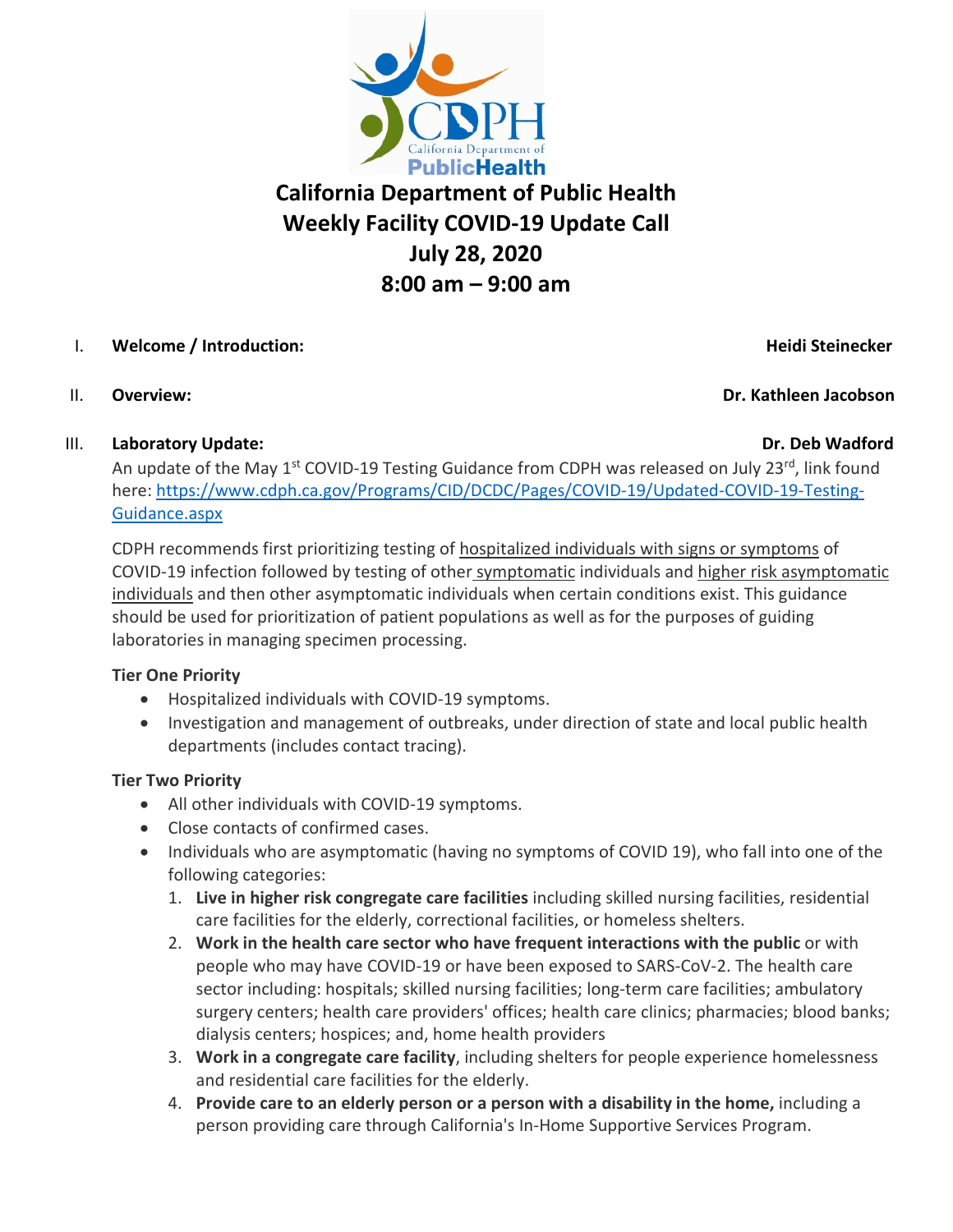- 5. **Work in the emergency services sector who have frequent interactions with the public** or with people who may have COVID-19 or have been exposed to SARS-CoV-2. The emergency services sector includes police and public safety departments, fire departments, and emergency service response operations.
- **6. Work in a correctional facility.**
- **7. Patients requiring pre-operative/pre-hospital admission screening.**
- **8. Patients being discharged from hospitals to lower levels of care.**

### **Tier Three Priority**

The following individuals who are asymptomatic (having no symptoms of COVID 19), and fall into one of the following categories:

- **Individuals who work in the retail or manufacturing sectors who have frequent interactions with the public or who works in an environment where it is not practical to maintain at least six feet of space from other workers on a consistent basis.**
- **Individuals who work in the food services sector who have frequent interactions with the public.** The food services sector includes grocery stores, convenience stores, restaurants, and grocery or meal delivery services.
- **Individuals who work in the agricultural or food manufacturing sector who have frequent interactions with the public or who works in an environment where it is not practical to maintain at least six feet of space from other workers on a consistent basis.** The agricultural or food manufacturing sector includes food production and processing facilities, slaughter facilities, harvesting sites or facilities, and food packing facilities.
- **Individuals who work in the public transportation sector who have frequent interactions with the public.** The public transportation sector includes public transit, passenger rail service, passenger ferry service, public airports, and commercial airlines.
- **Individuals who work in the education sector who have frequent interactions with students or the public.** The education sector includes public and private childcare establishments; public and private pre-kindergarten programs; primary and secondary schools; and public and private colleges and universities.

### **Tier Four Priority**

Tier Four would be implemented when the state's testing turnaround time, as monitored by CDPH, is less than 48 hours.

• Other individuals not specified above including those who are asymptomatic but believe they have a risk for being actively infected as well as routine testing by employers.

### **Other Testing updates**

### **Pooling**

On July 23<sup>rd</sup>, the CDC issued lengthy guidelines on pooling procedures to test for SARS-CoV-2. The link to this guidance is below.

<https://www.cdc.gov/coronavirus/2019-ncov/lab/pooling-procedures.html>

The FDA has also granted EUA status to both Quest (pooling up to 4 specimens) and LabCorp for pooled testing.

[https://www.fda.gov/news-events/press-announcements/coronavirus-covid-19-update-fda-issues](https://www.fda.gov/news-events/press-announcements/coronavirus-covid-19-update-fda-issues-first-emergency-authorization-sample-pooling-diagnostic)[first-emergency-authorization-sample-pooling-diagnostic](https://www.fda.gov/news-events/press-announcements/coronavirus-covid-19-update-fda-issues-first-emergency-authorization-sample-pooling-diagnostic)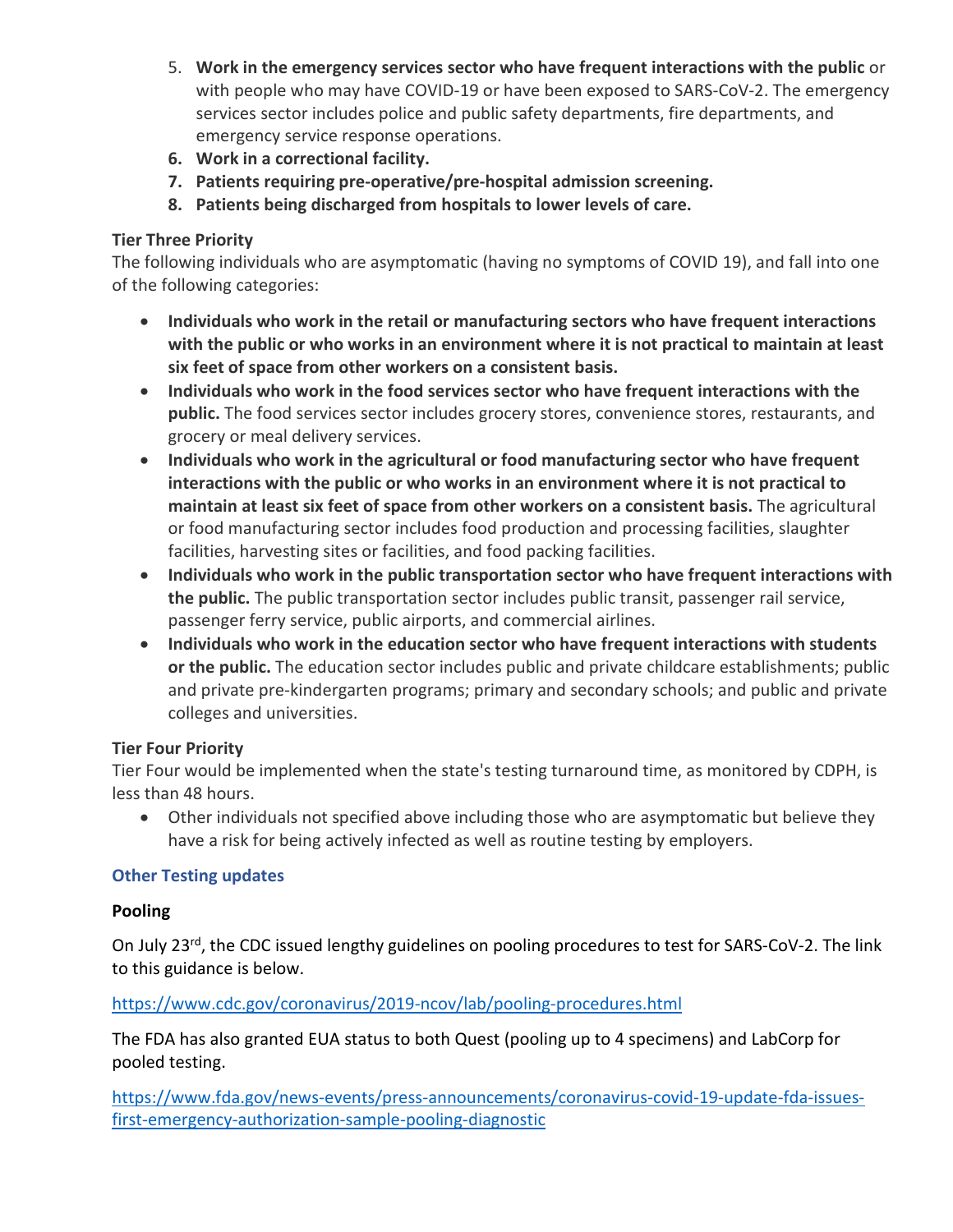[https://www.fda.gov/news-events/press-announcements/coronavirus-covid-19-update-fda](https://www.fda.gov/news-events/press-announcements/coronavirus-covid-19-update-fda-authorizes-first-diagnostic-test-screening-people-without-known-or)[authorizes-first-diagnostic-test-screening-people-without-known-or](https://www.fda.gov/news-events/press-announcements/coronavirus-covid-19-update-fda-authorizes-first-diagnostic-test-screening-people-without-known-or)

### **Testing of Asymptomatic Individuals**

FDA has also issued the first ever EUA to LabCorp to test **asymptomatic individuals** (people who do not have COVID-19 symptoms or who have no reason to suspect COVID-19 infection). See link above.

### IV. **Healthcare-Associated Infections Dr. Erin Epson**

Last week, the Council of State and Territorial Epidemiologists (CSTE) posted [Proposed](https://preparedness.cste.org/wp-content/uploads/2020/07/LCTF-Outbreak-Definition.pdf)  [Investigation/Reporting Thresholds and Outbreak Definitions for COVID-19 in Acute Care Hospitals,](https://preparedness.cste.org/wp-content/uploads/2020/07/LCTF-Outbreak-Definition.pdf)  [Critical Access Hospitals, Long-Term Care Facilities \(LCTFs\) and Long-Term Care Acute Hospitals.](https://preparedness.cste.org/wp-content/uploads/2020/07/LCTF-Outbreak-Definition.pdf) These thresholds are intended to expedite facilities' investigation of COVID-19 cases and reporting to public health authorities, to help ensure early detection of possible outbreaks and timely intervention to prevent the virus' spread. The thresholds and outbreak definitions are based on available scientific resources and expert opinion and intended as guidance; states and localities may have their own outbreak definitions and reporting requirements, and this reporting does not replace reporting of COVID-19 as part of state and local COVID-19 surveillance.

### FOR ACUTE CARE HOSPITALS AND CRITICAL ACCESS HOSPITALS

### **Threshold for Additional Investigation by Facility**

• ≥1 case of confirmed COVID-19 in a patient 7 or more days after admission for a non-COVID condition;

• ≥1 case of confirmed COVID-19 in Healthcare Personnel (HCP)

### **Threshold for Reporting to Public Health**

• ≥2 cases of confirmed COVID-19 in a patient 7 or more days after admission for a non-COVID condition, with epi-linkage†;

• ≥2 cases of confirmed COVID-19 in HCP with epi-linkage‡

†Epi-linkage among patients is defined as overlap on the same unit or ward, or having the potential to have been cared for by common HCP within a 14-day time period of each other. ‡Epi-linkage among HCP is defined as having the potential to have been within 6 feet for 15 minutes or longer while working in the facility during the 14 days prior to prior to the onset of symptoms; for example, worked on the same unit during the same shift.

### **Outbreak Definition**

• ≥2 cases of confirmed COVID-19 in a patient 7 or more days after admission for a non-COVID condition, with epi-linkage† ;

• ≥2 cases of confirmed COVID-19 in HCP with epi-linkage‡ who do not share a household, and are not listed as a close contact of each other outside of the workplace during standard case investigation or contact tracing.

### FOR LONG-TERM CARE FACILITIES (LTCF) AND LONG-TERM ACUTE CARE HOSPITALS (LTACH) **Threshold for Additional Investigation by Facility**

- ≥1 probable§ or confirmed COVID-19 case in a resident or HCP;
- ≥3 cases of acute illness compatible with COVID-19 in residents with onset within a 72h period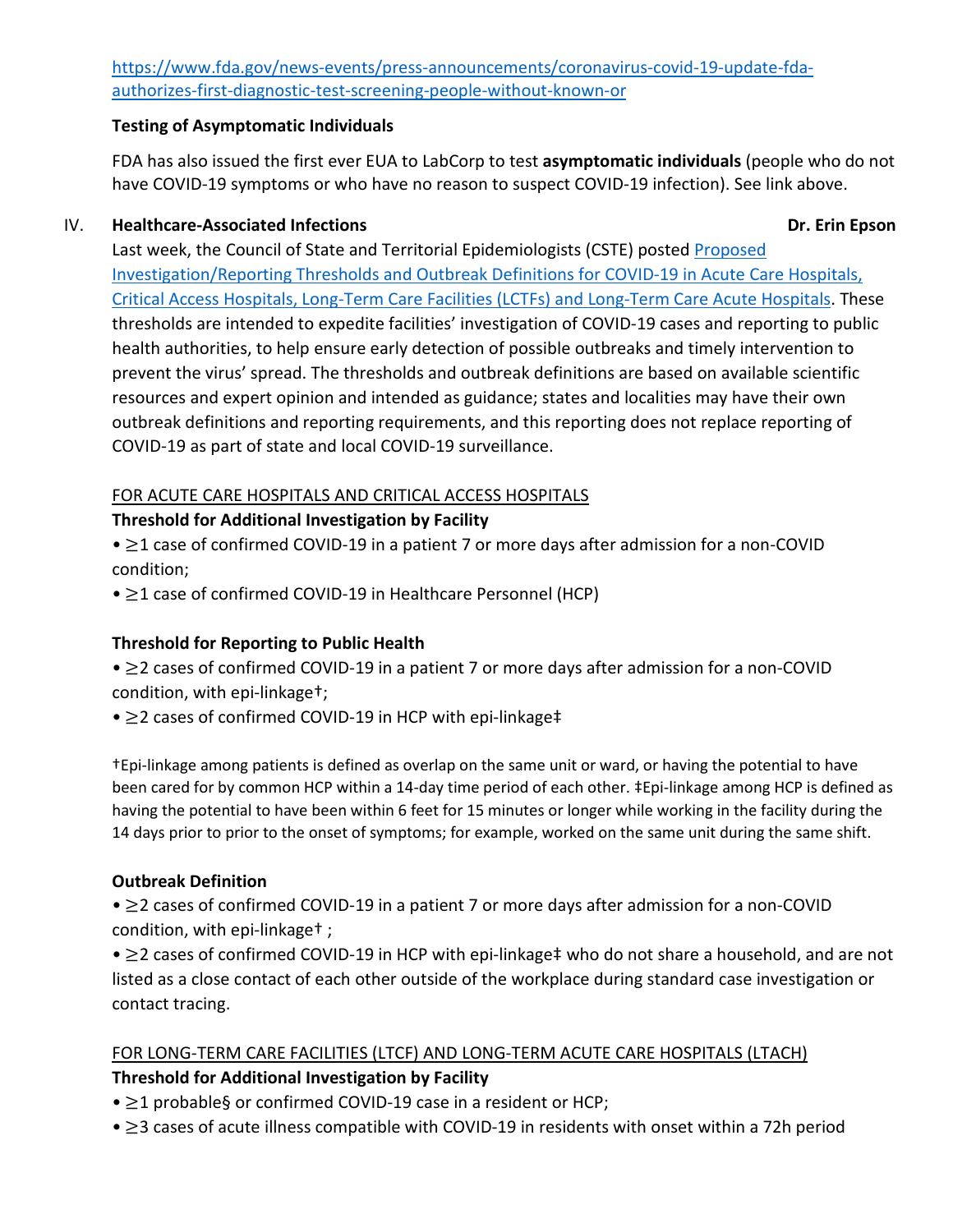§ Probable case is defined as a person meeting clinical criteria AND epidemiologic evidence with no confirmatory laboratory testing performed for COVID-19; A person meeting presumptive laboratory evidence AND either clinical criteria OR epidemiologic evidence; A person meeting vital records criteria with no confirmatory laboratory testing performed for COVID-19.

### **Threshold for Reporting to Public Health**

• ≥1 probable or confirmed COVID-19 case in a resident or HCP;

•≥3 cases of acute illness compatible with COVID-19 in residents with onset within a 72h period Outbreak Definition

• ≥1 facility-acquired\*\* COVID-19 case in a resident

\*\*Facility-acquired COVID-19 infection in a long-term care resident is defined as a confirmed diagnosis 14 days or more after admission for a non-COVID condition, without an exposure during the previous 14 days to another setting where an outbreak was known or suspected to be occurring.

### V. Remdesivir Update **Dr. Philip Peters**

We have now received our third commercial distribution of remdesivir which was 300 cases (or 12,000 doses). This third shipment brings the total remdesivir allocated to California in the last three weeks to a little over 1,000 cases (1,014) and over 40,000 doses (40,560).

We've requested to have the full three weeks of allocations posted to our website and anticipate that should happen soon.

Now that allocations of remdesivir are weekly, the Medical Health Operational Area Coordinator (or MHOAC) for each county determines individual hospital allocations, and relays this information to the State. The State sends hospital allocations to AmerisourceBergen who will contact each hospital with the amount of remdesivir that they can order. Hospitals will place their order and be billed for the remdesivir that is ordered. We are still encouraging hospitals to order all of the remdesivir that they are allocated until the supply starts to truly exceed the number of patients with clinical indications as we have been allocated a limited amount of medication and the number of patients being hospitalized in California continues to increase. If a hospital does not want all of the remdesivir allocated, there is no longer the option to reallocate to another hospital in California. Any remdesivir that a hospital declines to purchase will revert back to HHS/ASPR for reallocation.

Finally, a clinical update, the NIH revised its COVID-19 Treatment Guidelines on July 24<sup>th</sup> (link: [https://www.covid19treatmentguidelines.nih.gov/whats-new/\)](https://www.covid19treatmentguidelines.nih.gov/whats-new/).

In this revision, patients hospitalized with COVID-19 who require supplemental oxygen are divided into two groups: 1. Those who require supplemental oxygen but not high-flow oxygen, noninvasive or invasive mechanical ventilation, or extracorporeal membrane oxygenation (ECMO); and 2. Those who require high-flow oxygen, noninvasive or invasive mechanical ventilation, or ECMO.

The revision contains a new recommendation for Prioritizing Limited Supplies of Remdesivir that states: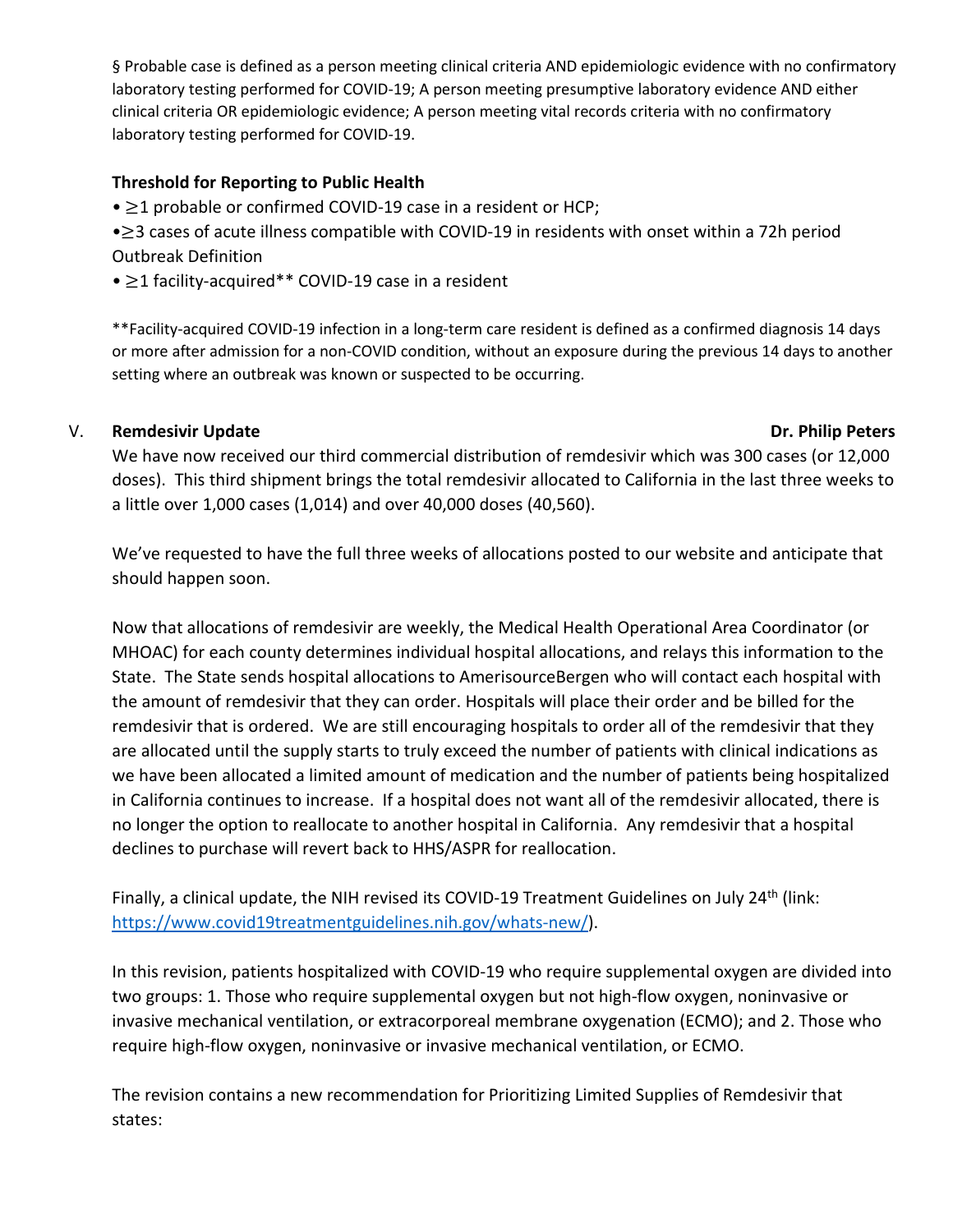*Because remdesivir supplies are limited, the Panel recommends that remdesivir be prioritized for use in hospitalized patients with COVID-19 who require supplemental oxygen but who are not on high-flow oxygen, noninvasive ventilation, mechanical ventilation, or ECMO (BI).* 

This recommendation was made due to the limited supply of remdesivir and the uncertainty regarding whether starting remdesivir confers clinical benefit in patients who have already progressed to need high-flow oxygen, mechanical ventilation, or ECMO

### VI. **Question and Answer**

**Q:** Is the investigation reporting threshold applicable in outpatient setting?

**A:** An investigation reporting threshold is being developed for outpatient settings, dialysis, and other healthcare settings. Your LHD will have their own thresholds and prioritization strategies.

**Q:** Does a hospital have any options for recourse when a SNF continues to refuse COVID positive patients due to a lack of observation period? What enforcement is done?

**A:** CDPH will enforce all AFLs released. Sometimes a SNF may not have the most updated guidance. When provided with the most recent AFL, sometimes their practices shift.

**Q:** Is there any standard guidance for behavioral health facilities taking patients from a hospital's emergency department that are a PUI/potentially positive that don't meet admission requirements for psychiatric care at the hospital?

**A:** There is not currently a lot of guidance specific to Acute Psychiatric Hospitals. We should talk offline to address your specific concerns.

**Q:** Regarding outbreak investigation, if a patient is admitted for non-COVID reasons, but has a sporadic fever or atypical pneumonia, how do we factor these patients into the equation upon admission?

**A:** We recommend enhanced surveillance and implementing transmission-based protocols for those that test positive. If someone has a clinical syndrome compatible with COVID, even if you have one negative test result, that must be taken in context with all other aspects of clinical presentation. If you have a patient with a negative test result but compatible clinical syndrome, err on side of caution and continue to look for an alternate type of diagnosis.

**Q:** AFL 20-53 did not address vendors or volunteers entering a healthcare facility. We have limited entrance into building and are doing screening. There have been some various interpretations of AFL 20-53 we want to get clarification. If someone is intermittently coming to the facility, do we need to require evidence they have been tested? If for example a vendor does not have proof of testing, are they not allowed to enter the building?